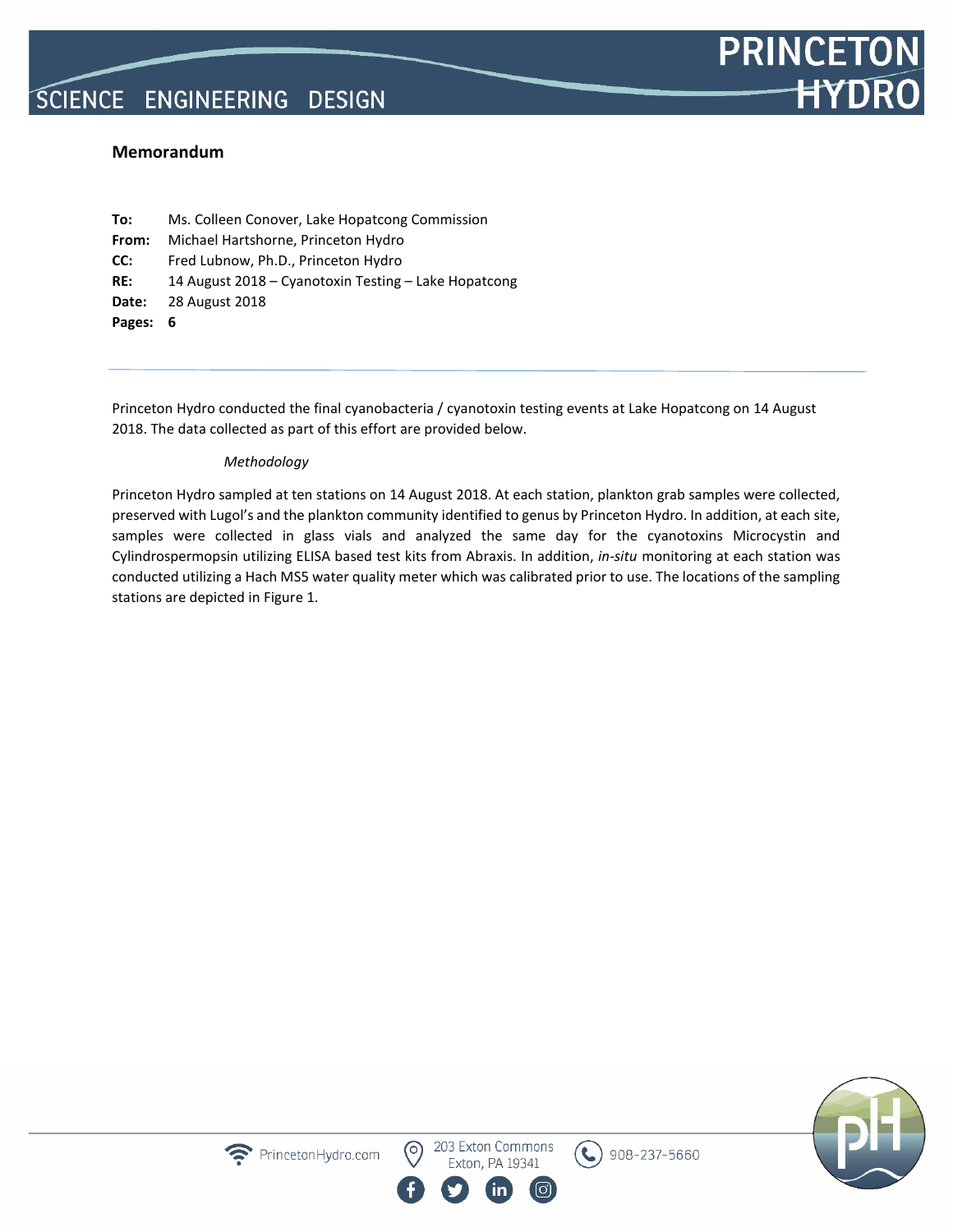### *Results*

The results of the sampling effort are listed in the following tables (Tables 2 through 5).

## **Table 2: Cyanotoxin Data**

j.

| Cyanotoxin Results - 14 August 2018  |             |                    |  |  |  |  |  |  |  |  |  |
|--------------------------------------|-------------|--------------------|--|--|--|--|--|--|--|--|--|
| <b>Station</b>                       | Microcystin | Cylindrospermopsin |  |  |  |  |  |  |  |  |  |
| <b>B1</b>                            | Negative    | Negative           |  |  |  |  |  |  |  |  |  |
| <b>B2</b>                            | Negative    | $< 0.5$ ppb        |  |  |  |  |  |  |  |  |  |
| B <sub>3</sub>                       | Negative    | $< 0.5$ ppb        |  |  |  |  |  |  |  |  |  |
| <b>B4</b>                            | Negative    | Negative           |  |  |  |  |  |  |  |  |  |
| <b>B5</b>                            | Negative    | Negative           |  |  |  |  |  |  |  |  |  |
| <b>B6</b>                            | Negative    | Negative           |  |  |  |  |  |  |  |  |  |
| <b>B7</b>                            | $< 1$ pbb   | Negative           |  |  |  |  |  |  |  |  |  |
| B <sub>8</sub>                       | Negative    | Negative           |  |  |  |  |  |  |  |  |  |
| B <sub>9</sub>                       | Negative    | Negative           |  |  |  |  |  |  |  |  |  |
| <b>B10</b>                           | Negative    | Negative           |  |  |  |  |  |  |  |  |  |
| Draft EPA Criteria for<br>Recreation | 4 ppb       | 8 ppb              |  |  |  |  |  |  |  |  |  |

#### **Table 3:** *In-situ* **Data**

|                | Lake Hopatcong - 14 August 2018 - Cyanotoxin Monitoring - In-situ Data |       |            |        |            |         |                                                                                                |  |  |  |  |  |
|----------------|------------------------------------------------------------------------|-------|------------|--------|------------|---------|------------------------------------------------------------------------------------------------|--|--|--|--|--|
| Station        | Secchi                                                                 | Temp  | <b>SpC</b> | DO.    | <b>DO%</b> | pH      | <b>Notes</b>                                                                                   |  |  |  |  |  |
|                | (m)                                                                    | (°C)  | (mS/cm)    | (mg/L) | (%)        | (units) |                                                                                                |  |  |  |  |  |
| <b>B1</b>      | 1.0                                                                    | 25.72 | 0.431      | 6.77   | 83.1       | 8.07    | light brown tint, SAV: vallisneria, coontail, slender naiad, robbins' pondweed                 |  |  |  |  |  |
| <b>B2</b>      | 1.2                                                                    | 25.87 | 0.409      | 7.57   | 93.1       | 7.48    | Clear water, SAV: slender naiad, coontail, elodea, vallisneria, nitella, Eurasian watermilfoil |  |  |  |  |  |
| B <sub>3</sub> | 1.2                                                                    | 24.97 | 0.844      | 8.93   | 108.2      | 7.58    | Dense mat algae, some benthic algae and Eurasian watermilfoil                                  |  |  |  |  |  |
| <b>B4</b>      | 1.1                                                                    | 24.60 | 0.872      | 10.30  | 124.0      | 7.80    | Scattered mat algae                                                                            |  |  |  |  |  |
| <b>B5</b>      | 1.3                                                                    | 26.62 | 0.518      | 9.28   | 115.8      | 8.17    | Clear, SAV: slender naiad, vallisneria, Eurasian watermilfoil, coontail                        |  |  |  |  |  |
| <b>B6</b>      | N/A                                                                    | 26.22 | 0.526      | 7.51   | 93.0       | 8.04    | Clear                                                                                          |  |  |  |  |  |
| B7             | N/A                                                                    | 26.27 | 0.526      | 7.44   | 92.2       | 7.92    | Clear                                                                                          |  |  |  |  |  |
| <b>B8</b>      | 2.0                                                                    | 26.33 | 0.516      | 9.12   | 113.2      | 8.06    | Clear                                                                                          |  |  |  |  |  |
| B <sub>9</sub> | 0.8                                                                    | 23.59 | 0.215      | 5.36   | 63.2       | 7.68    | Brown tint, Benthic algae                                                                      |  |  |  |  |  |
| <b>B10</b>     | 1.3                                                                    | 25.09 | 0.389      | 7.74   | 93.9       | 7.85    | Brown tint, SAV: slender naiad, Eurasian watermilfoil, elodea, coontail, vallisneria           |  |  |  |  |  |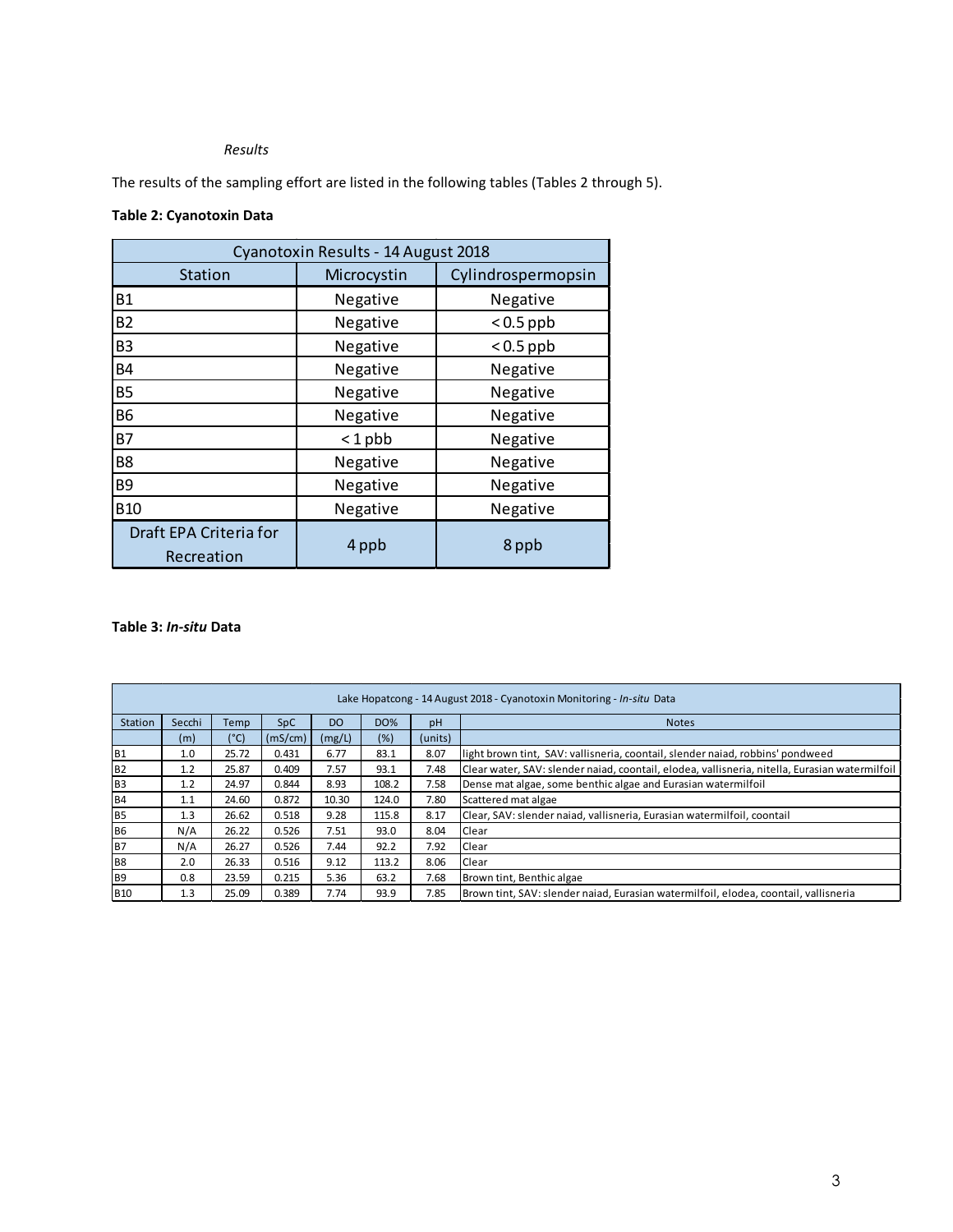# **Table 4: Plankton Data (1 of 2)**

| <b>Sampling Location: Lake Hopatcong</b> |        |                |                |           |                | Sampling Date: 8/14/18 |       |           |       |           | Phytoplankton and Zooplankton Community Composition Analysis (1 of 2)<br><b>Examination Date: 8/23/18</b> |                      |           |       |           |           |           |
|------------------------------------------|--------|----------------|----------------|-----------|----------------|------------------------|-------|-----------|-------|-----------|-----------------------------------------------------------------------------------------------------------|----------------------|-----------|-------|-----------|-----------|-----------|
|                                          |        |                |                |           |                |                        |       |           |       |           |                                                                                                           |                      |           |       |           |           |           |
| Phytoplankton (cells/mL)                 |        |                |                |           |                |                        |       |           |       |           |                                                                                                           |                      |           |       |           |           |           |
| Bacillariophyta B1                       |        | B2             | B <sub>3</sub> | <b>B4</b> | B5.            | Chlorophyta            | B1    | <b>B2</b> | B3    | <b>B4</b> | B5                                                                                                        | Cvanobacteria        | <b>B1</b> | B2    | <b>B3</b> | <b>B4</b> | <b>B5</b> |
| Melosira                                 | 4,528  | 1,075          | 292            |           |                | Golenkinia             | 226   |           | 146   | 175       |                                                                                                           | Anabaena             | 12,730    | 3,843 | 3,037     | 1,398     | 48,346    |
| Synedra                                  | 50     | 161            | 29             | 175       |                | Scenedesmus            | 730   | 215       |       |           |                                                                                                           | Aphanacapsa          | 906       |       | 818       | 1,048     |           |
| <b>Stephanodiscus</b>                    | 25     | 27             |                |           |                | Chlorella              | 252   | 161       | 204   |           |                                                                                                           | Gloeocapsa           | 101       |       |           |           |           |
| <b>Tabellaria</b>                        | 2,264  | 564            |                |           |                | 5,020 Pediastrum       | 1,006 | 161       |       |           |                                                                                                           | Aphanizomenon        | 4,226     | 1,532 | 409       |           | 80,312    |
| Navicula                                 | 25     |                |                |           |                | Ankistrodesmus         | 50    | 269       | 58    |           |                                                                                                           | Chroococcus          | 252       |       |           |           |           |
| Cyclotella                               | 25     |                |                |           |                | Crucigenia             | 277   | 430       |       |           |                                                                                                           | Microcystis          | 1,736     | 5,349 |           |           |           |
| Ceratoneis                               | 25.157 |                |                |           |                | Staurastrum            | 50    |           | 58    |           |                                                                                                           | Lyngbya              |           | 806   |           |           |           |
| Fragilaria                               |        |                | 467            | 874       |                | Chlamydomonas          | 50    |           | 204   | 699       |                                                                                                           | 793 Chroococcus      |           | 108   |           |           |           |
|                                          |        |                |                |           |                | Eudorina               | 1,132 |           |       |           |                                                                                                           |                      |           |       |           |           |           |
|                                          |        |                |                |           |                | Treubaria              | 50    | 27        |       |           |                                                                                                           |                      |           |       |           |           |           |
|                                          |        |                |                |           |                | Actinastrum            | 780   |           |       |           |                                                                                                           |                      |           |       |           |           |           |
|                                          |        |                |                |           |                | Haematococcus          |       | 27        |       |           |                                                                                                           |                      |           |       |           |           |           |
|                                          |        |                |                |           |                | Sphaerocystis          |       | 134       | 175   |           |                                                                                                           |                      |           |       |           |           |           |
|                                          |        |                |                |           |                | <b>Oocystis</b>        |       |           | 117   |           |                                                                                                           |                      |           |       |           |           |           |
|                                          |        |                |                |           |                | Coelastrum             |       |           |       | 1,747     |                                                                                                           |                      |           |       |           |           |           |
|                                          |        |                |                |           |                | Gloeocystis            |       |           |       | 2,446     |                                                                                                           |                      |           |       |           |           |           |
|                                          |        |                |                |           |                |                        |       |           |       |           |                                                                                                           |                      |           |       |           |           |           |
|                                          |        |                |                |           |                |                        |       |           |       |           |                                                                                                           | <b>Euglenoids</b>    |           |       |           |           |           |
|                                          |        |                |                |           |                |                        |       |           |       |           |                                                                                                           | <b>Trachelomonas</b> |           |       |           |           | 264       |
|                                          |        |                |                |           |                |                        |       |           |       |           |                                                                                                           |                      |           |       |           |           |           |
|                                          |        |                |                |           |                |                        |       |           |       |           |                                                                                                           |                      |           |       |           |           |           |
| Chrysophyta                              |        |                |                |           |                | Cryptomonads           |       |           |       |           |                                                                                                           | Pyrrophyta           |           |       |           |           |           |
| Mallomonas                               | 50     | 108            | 58             |           |                | Cryptomonas            | 352   | 323       | 1,985 | 5,590     |                                                                                                           |                      |           |       |           |           |           |
| Synura                                   | 704    |                |                |           |                |                        |       |           |       |           |                                                                                                           |                      |           |       |           |           |           |
|                                          |        |                |                |           |                |                        |       |           |       |           |                                                                                                           |                      |           |       |           |           |           |
| Sites:                                   | B1     | B <sub>2</sub> | B <sub>3</sub> | <b>B4</b> | B5             | Comments:              |       |           |       |           |                                                                                                           |                      |           |       |           |           |           |
| <b>Total</b>                             |        |                |                |           |                |                        |       |           |       |           |                                                                                                           |                      |           |       |           |           |           |
| Phytoplankton                            |        |                |                |           |                |                        |       |           |       |           |                                                                                                           |                      |           |       |           |           |           |
| (cells/mL)                               | 32,603 | 15,320         | 8,057          |           | 14,152 134,735 |                        |       |           |       |           |                                                                                                           |                      |           |       |           |           |           |
|                                          |        |                |                |           |                |                        |       |           |       |           |                                                                                                           |                      |           |       |           |           |           |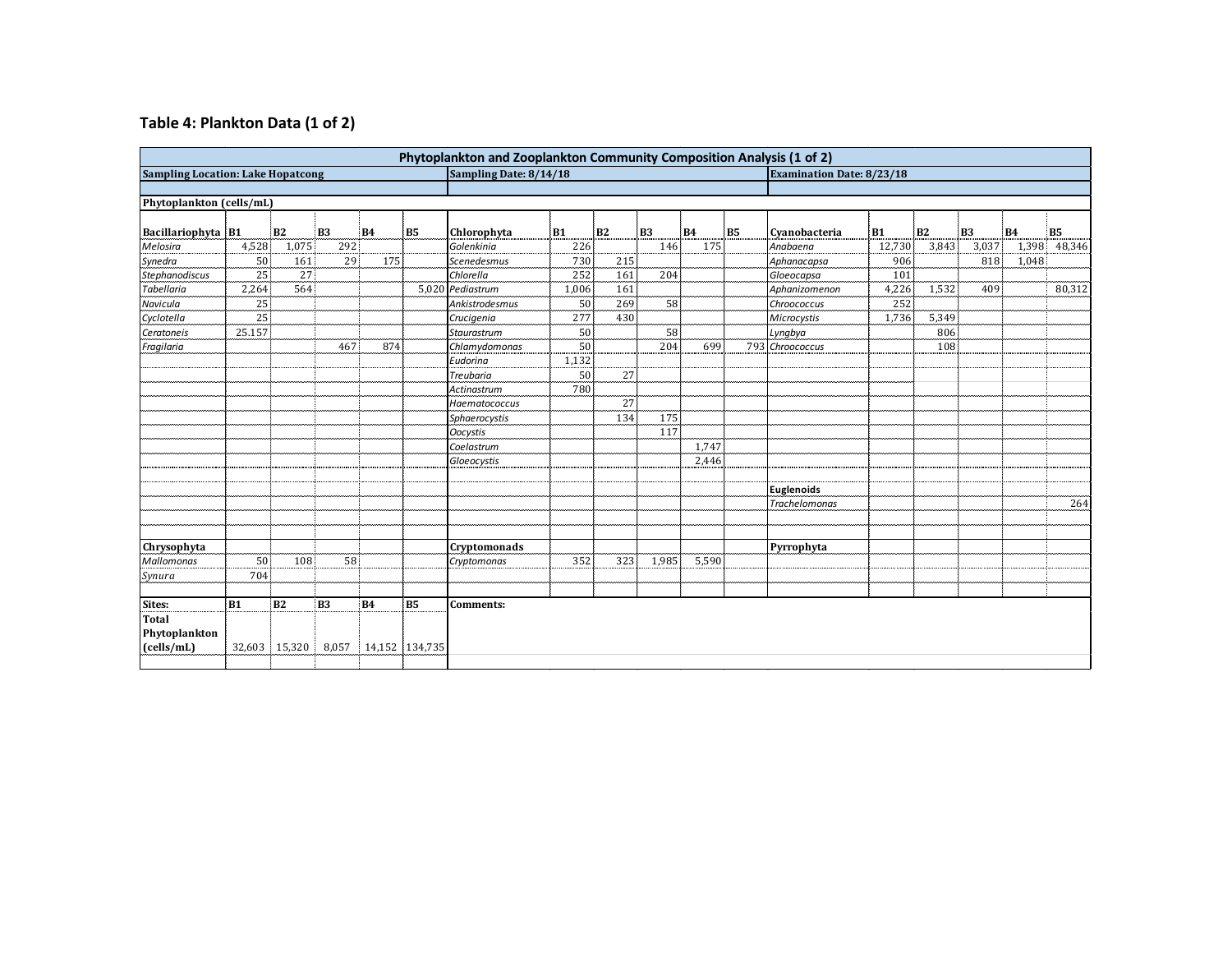|  | Table 5: Plankton Data (2 of 2) |  |
|--|---------------------------------|--|
|  |                                 |  |

| Phytoplankton and Zooplankton Community Composition Analysis (2 of 2) |       |                                   |    |                |            |                        |                                  |           |     |           |            |                    |                |       |                |     |            |
|-----------------------------------------------------------------------|-------|-----------------------------------|----|----------------|------------|------------------------|----------------------------------|-----------|-----|-----------|------------|--------------------|----------------|-------|----------------|-----|------------|
| <b>Sampling Location: Lake Hopatcong</b>                              |       |                                   |    |                |            | Sampling Date: 8/14/18 | <b>Examination Date: 8/23/18</b> |           |     |           |            |                    |                |       |                |     |            |
|                                                                       |       |                                   |    |                |            |                        |                                  |           |     |           |            |                    |                |       |                |     |            |
| Phytoplankton (cells/mL)                                              |       |                                   |    |                |            |                        |                                  |           |     |           |            |                    |                |       |                |     |            |
| Bacillariophyta B6                                                    |       | B7                                | B8 | B <sub>9</sub> | <b>B10</b> | Chlorophyta            | B6                               | <b>B7</b> | B8  | <b>B9</b> | <b>B10</b> | Cvanobacteria      | B <sub>6</sub> | B7    | B <sub>8</sub> | B9  | <b>B10</b> |
| Melosira                                                              | 3,560 | 3,162                             |    |                |            | 7,388 Golenkinia       | 170                              |           |     |           | 381        | Anabaena           | 4,916          | 8,936 | 23,760         | 548 | 8,531      |
| Synedra                                                               | 212   | 34                                |    | 30             |            | 190 Scenedesmus        | 297                              | 137       |     | 122       |            | 381 Aphanacapsa    | 381            | 584   | 7,425          |     |            |
| Fragilaria                                                            | 636   | 241                               |    |                |            | Chlorella              | 297                              | 309       |     | 30        |            | 190 Oscillatoria   | 3,814          | 1,100 |                |     |            |
| Tabellaria                                                            | 593   | 825                               |    |                |            | 3.351 Pediastrum       | 3,051                            | 584       |     |           |            | 267 Aphanizomenon  | 2,628          | 2,990 | 81,971         |     | 2,475      |
| Navicula                                                              | 85    | 103                               |    | 91             |            | 38 Ankistrodesmus      | 170                              |           |     |           |            | 114 Microcystis    | 2,585          | 2,234 |                | 213 | 13,672     |
| Cymbella                                                              | 42    |                                   |    |                |            | Crucigenia             | 720                              | 550       |     |           |            | 1,942 Lyngbya      |                | 1,375 | 2,970          |     |            |
| <b>Stephanodiscus</b>                                                 |       | 34                                |    | 30             |            | 38 Staurastrum         | 127                              |           |     |           |            | 114 Gloeocapsa     |                | 172   |                |     | 457        |
| Centronella                                                           |       |                                   |    |                |            | 114 Chlamydomonas      | 85                               |           |     |           |            | Cylindrospermopsis |                |       | 10,692         |     |            |
|                                                                       |       |                                   |    |                |            | Sphaerocystis          | 381                              |           |     |           |            | Raphidiopsis       |                |       |                |     | 190        |
|                                                                       |       |                                   |    |                |            | <b>Oocystis</b>        | 339                              |           |     |           |            | Chroococcus        |                |       |                |     | 229        |
|                                                                       |       |                                   |    |                |            | Spondylosium           |                                  | 137       |     |           |            |                    |                |       |                |     |            |
|                                                                       |       |                                   |    |                |            | Haematococcus          |                                  |           |     | 30        |            |                    |                |       |                |     |            |
|                                                                       |       |                                   |    |                |            | <b>Ankistrodesmus</b>  |                                  |           |     | 61        |            |                    |                |       |                |     |            |
|                                                                       |       |                                   |    |                |            |                        |                                  |           |     |           |            |                    |                |       |                |     |            |
|                                                                       |       |                                   |    |                |            |                        |                                  |           |     |           |            |                    |                |       |                |     |            |
|                                                                       |       |                                   |    |                |            |                        |                                  |           |     |           |            |                    |                |       |                |     |            |
|                                                                       |       |                                   |    |                |            |                        |                                  |           |     |           |            |                    |                |       |                |     |            |
|                                                                       |       |                                   |    |                |            | Eustigmatophyceans     |                                  |           |     |           |            | <b>Euglenoids</b>  |                |       |                |     |            |
|                                                                       |       |                                   |    |                |            |                        |                                  |           |     |           |            | Euglena            |                |       |                |     | 38         |
|                                                                       |       |                                   |    |                |            |                        |                                  |           |     |           |            | Phacus             |                |       |                |     | 38         |
|                                                                       |       |                                   |    |                |            |                        |                                  |           |     |           |            |                    |                |       |                |     |            |
|                                                                       |       |                                   |    |                |            |                        |                                  |           |     |           |            |                    |                |       |                |     |            |
| Chrysophyta                                                           |       |                                   |    |                |            | Cryptomonads           |                                  |           |     |           |            | Pyrrophyta         |                |       |                |     |            |
| <b>Mallomonas</b>                                                     | 85    | 241                               |    | 91             |            | 190 Cryptomonas        | 720                              | 962       | 297 | 396       |            | 152 Peridinium     | 42             |       | 297            |     |            |
|                                                                       |       |                                   |    |                |            |                        |                                  |           |     |           |            |                    |                |       |                |     |            |
|                                                                       |       |                                   |    |                |            |                        |                                  |           |     |           |            |                    |                |       |                |     |            |
| Sites:                                                                | B6    | <b>B7</b>                         | B8 | B9             | <b>B10</b> | <b>Comments:</b>       |                                  |           |     |           |            |                    |                |       |                |     |            |
| <b>Total</b>                                                          |       |                                   |    |                |            |                        |                                  |           |     |           |            |                    |                |       |                |     |            |
| Phytoplankton                                                         |       |                                   |    |                |            |                        |                                  |           |     |           |            |                    |                |       |                |     |            |
| (cells/mL)                                                            |       | 25,936   24,710   127,412   1,642 |    |                | 40,480     |                        |                                  |           |     |           |            |                    |                |       |                |     |            |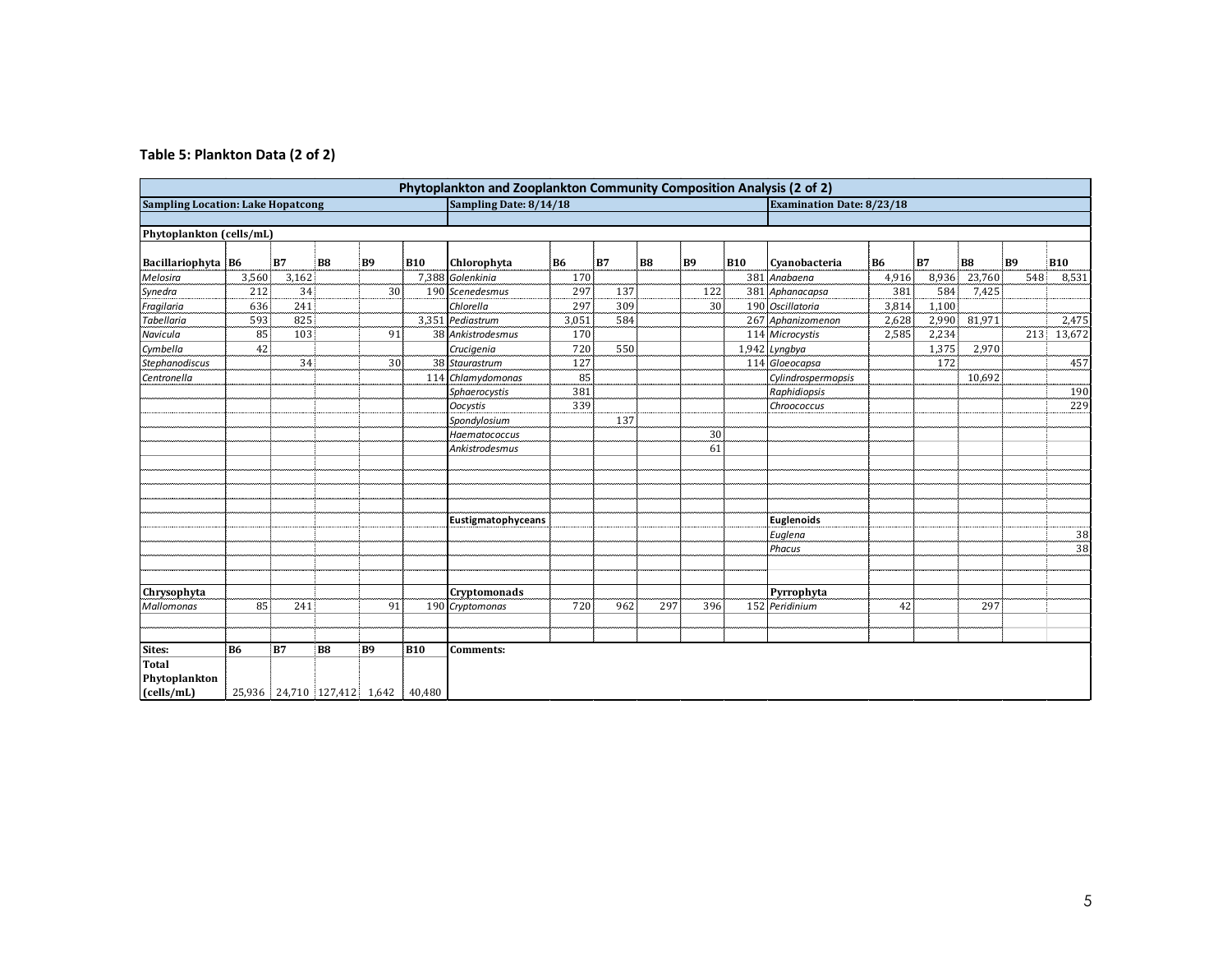Overall, the plankton communities were generally diverse with a mixture of diatoms, cryptomonads, greens and blue-greens. Total cell counts ranged from a minimum of 1,642 cells/mL at B9 to a maximum of 134,735 cells/mL at B5 which was dominated primarily by *Aphanizomenon* and secondarily by *Anabaena*. The cyanobacteria were prevalent at all stations but were most prevalent at B5 and B8 with measures of 128,658 cells/mL and 126,818 cells/mL, respectively.

Microcystins were negative at all stations with the exception of B7 which showed a concentration of < 1 µg/L. This value is well below the draft recreational threshold of 4 µg/L set by the US EPA. Cylindrospermopsin was negative at all stations with the exception of a value of < 0.5 µg/L at B2 and B3 which is well below the draft criteria of 8 µg/L.

Thank you for your review of this brief summary. Please feel free to contact me or Dr. Fred Lubnow with any questions or concerns.

Sincerely,

Michael Starthan

Michael Hartshorne Senior Limnologist Princeton Hydro, LLC